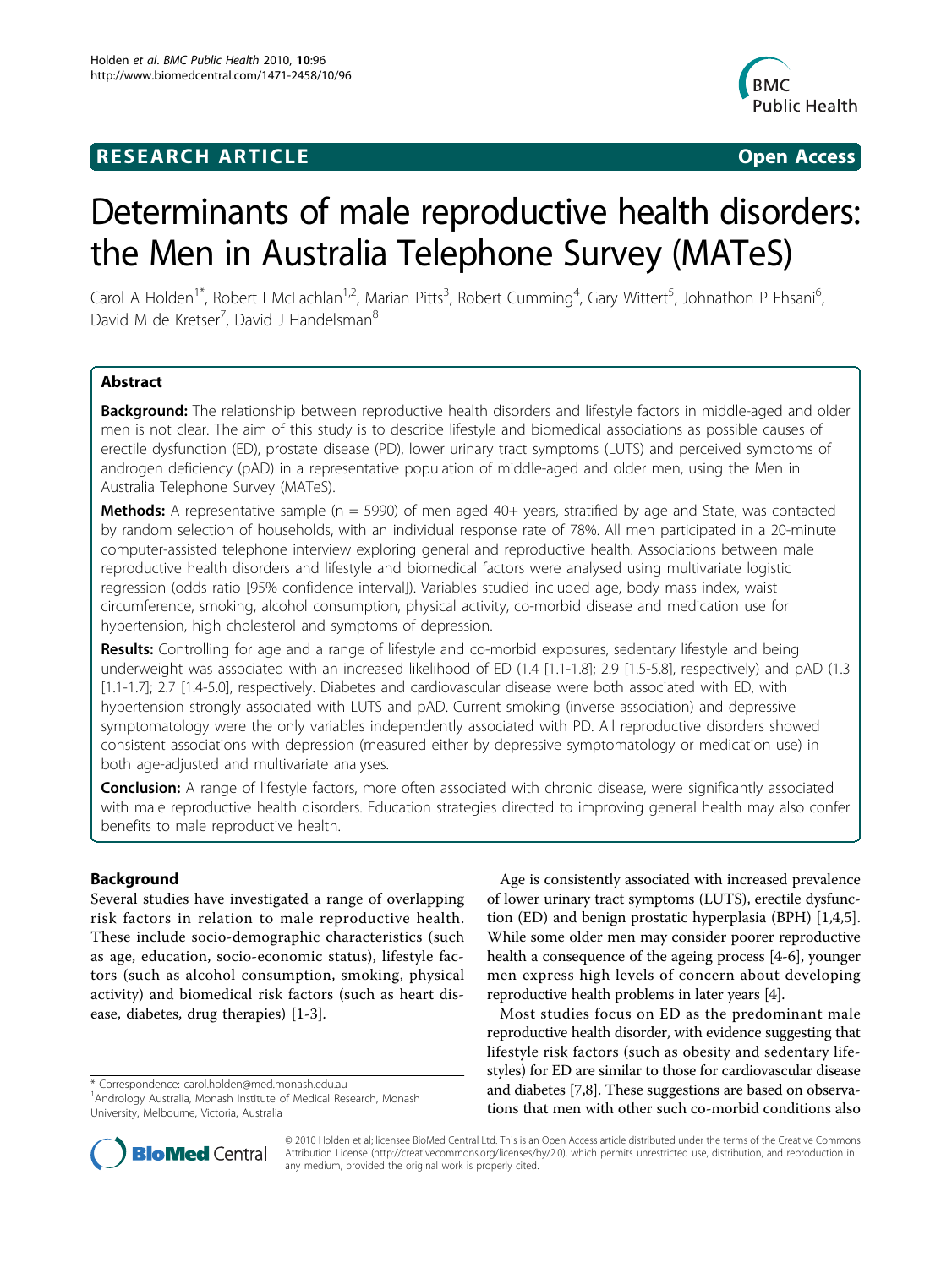report significantly higher rates of ED [[8](#page-7-0)]. It has therefore been proposed that the assessment of erectile function may provide a useful indicator for earlier detection and treatment of other life-threatening conditions [\[9](#page-7-0)]. Indeed, the association between obesity and ED has recently been explored with sexual function being improved in a proportion of obese men after lifestyle changes to reduce total body weight [[10](#page-7-0)]. However, the relationship between other reproductive health disorders and a range of behavioural and biomedical determinants is less clear.

Limitations exist in the comparison of studies that focus on individual reproductive health disorders in isolation due to methodological differences, particularly due to sampling from different populations and different definitions used in the reporting of prevalence rates. This national, population-based cross-sectional study explored a range of behavioural and biomedical factors and their association with reproductive health disorders in a representative sample of Australian men aged 40 years and over. By investigating a range of reproductive health disorders within the same population of men, commonality between health conditions and health determinants can be more clearly identified.

# Methods

The MATeS study has been described previously [\[4](#page-7-0)]. In summary, between September and December 2003, computer-assisted telephone interviews (CATIs) of a representative sample of men from across Australia, aged 40 years and over, were undertaken. Within each State and Territory, respondents were stratified into four age groups: 40-49 years, 50-59 years, 60-69 years and 70+ years. Sampling continued until a minimum of 1250 men in each age stratum had been surveyed.

Respondents were recruited from across all States and Territories in Australia by random selection of households from the electronic telephone directory (Electronic White Pages, EWP), with over sampling in some age brackets and geographical regions to ensure proportionate representation. Information was sent to households describing what was required of participants to be in the study and the inclusion criteria. The interviewer phoned the households and asked potential participants if they were willing to be interviewed. An affirmative response to participation was taken as consent. An overall individual response rate of 78% was achieved. Socio-demographic characteristics of the men participating in the study were generally representative of the Australian population [\[4\]](#page-7-0). The study was approved by the Southern Health Human Research Ethics Committee, Melbourne.

## Telephone survey instrument

The telephone survey instrument included more than 90 questions focusing on socio-demographic issues

(age, marital status, ethnicity, occupation and education), general health and lifestyle, sexual function, fertility, contraception, relationship issues, and knowledge, attitudes and beliefs concerning male reproductive health and its disorders. The survey took 17.5 minutes, on average, to complete. Men in the youngest age group completed interviews in a shorter average time than those in the oldest age group (16.4 and 18.5 minutes, respectively). The full CATI is available at [http://](http://www.andrologyaustralia.org/docs/Methods_Manual_CATI.pdf) [www.andrologyaustralia.org/docs/Methods\\_Manual\\_-](http://www.andrologyaustralia.org/docs/Methods_Manual_CATI.pdf) [CATI.pdf](http://www.andrologyaustralia.org/docs/Methods_Manual_CATI.pdf)

# **Outcomes**

All information obtained from the interview was selfreport with no check against medical records. Where available, questions from other validated instruments and those used in an Australian context were incorporated. Using the Massachusetts Male Aging Study (MMAS) single question [[11\]](#page-7-0), erectile dysfunction was defined as 'sometimes' (moderate) or 'never' (severe) being able to get and keep an erection that is rigid enough for satisfactory sexual activity. LUTS were assessed using the International Prostate Symptom Score (IPSS) and defined as absent or mild (score  $\leq$  7), moderate (score 8-19), or severe (score 20-35) [\[12](#page-7-0)]. A self-reported diagnosis of prostate disease (PD) was indicated if the respondent noted that a doctor had ever told them they had a prostate problem. The question 'Do you think you may currently be suffering from low levels of testosterone now?' was included to assess men's perception of whether they suffer from symptoms of androgen deficiency. A positive response was coded as 'perceived symptoms' of androgen deficiency (pAD). Self-reports of specific diseases were noted when men reported receiving a specific diagnosis or prescribed medication by a doctor.

# Exposures

Exposure variables were all self-reported including height, weight and waist circumference. Self-reported waist circumference has been shown to have reasonable validity and self-reported weight to be highly correlated with measured weight [\[13](#page-7-0)].

## Lifestyle factors

Body Mass Index (BMI) was classified as underweight  $(<$ 20 kg/m<sup>2</sup>); acceptable (20.0-24.9 kg/m<sup>2</sup>); overweight (25.0-29.9 kg/m<sup>2</sup>); and obese ( $\geq 30$  kg/m<sup>2</sup>). Waist circumference was classified as small (<94.0 cm); medium (94.0-101.9 cm); and large (≥ 102 cm) [[14\]](#page-7-0). Cigarette (or other tobacco product) smoking, alcohol consumption and physical activity (assessed by recall of intensity, frequency and type in the last week) were classified according to Australian guidelines [\[15](#page-7-0)-[17](#page-7-0)]. The categories are described in Table [1.](#page-2-0)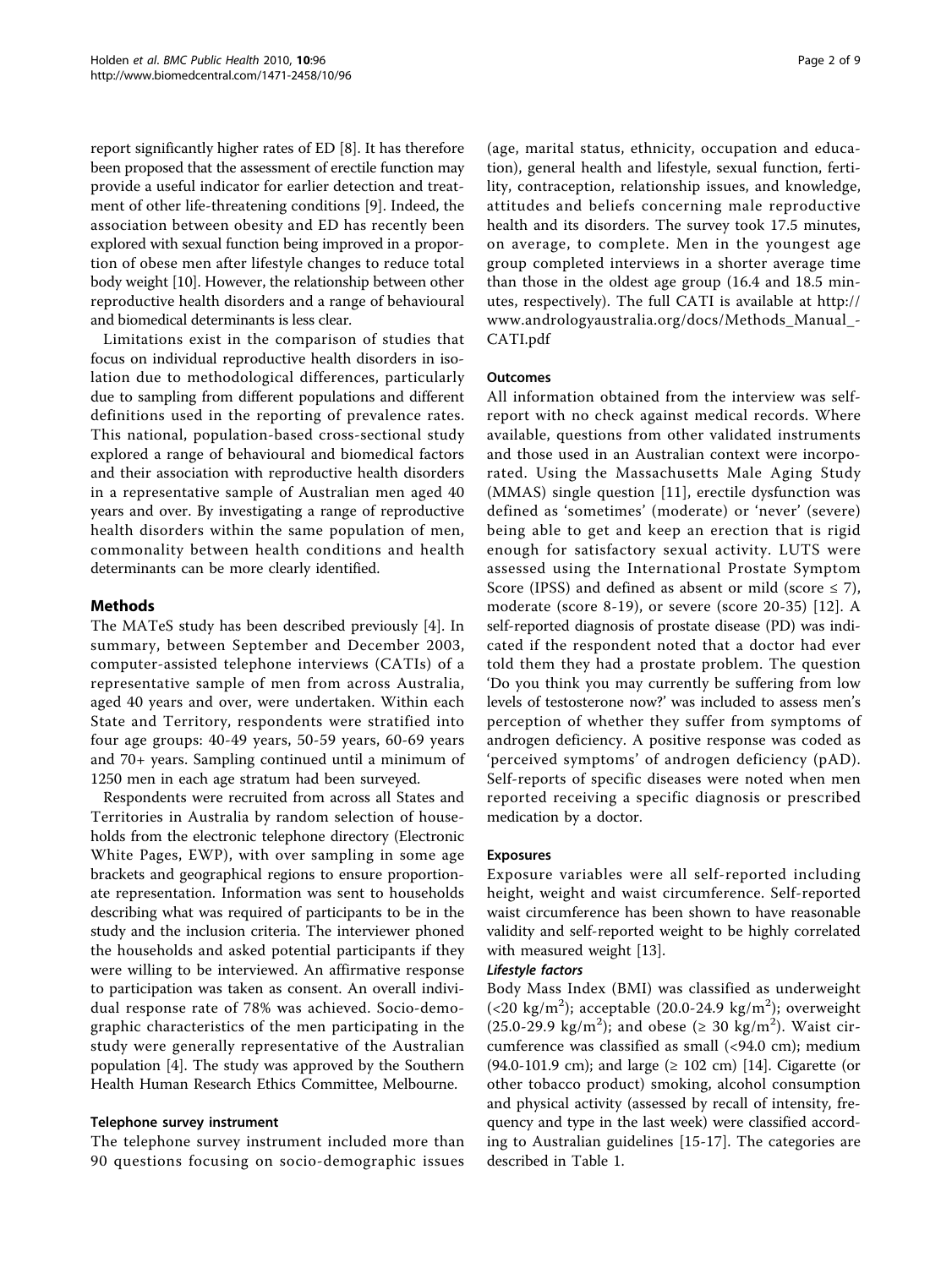#### <span id="page-2-0"></span>Co-morbid conditions

Men were asked if they had ever been told by a doctor that they had the following illnesses: high blood pressure ever requiring treatment (hypertensive disease), angina or heart attack (cardiovascular disease), stroke (cerebrovascular disease), or diabetes ever requiring treatment. Only men who reported a diagnosed prostate problem were asked if they had undertaken surgery to treat the prostate problem. Depressive symptomatology was reported when men gave a positive response to the question 'In the last 12 months, have you been depressed enough to interfere with daily living?' Medications

All men were asked if they are currently taking tablets for high blood pressure and/or high cholesterol and whether they had ever taken medication for depression.

#### Data analysis

Descriptive analyses have been reported previously [[4](#page-7-0)]. All analyses were done using data weighted according to age and state of residence, based on the 2001 census age distribution of Australian men [[18](#page-7-0)]. Binary logistic regression was used to explore associations between each health outcome (ED, LUTS, PD and pAD) and each lifestyle factor, co-morbid condition and medication used, controlling for age in the first instance. For ED analyses, the moderate and severe categories were combined. Moderate and severe categories of LUTS were also combined (IPSS scores 8-35) for logistic regression. Lifestyle factors included waist circumference groups, BMI categories, alcohol consumption, cigarette smoking and physical activity. Co-morbid conditions included cerebrovascular disease, cardiovascular disease, hypertensive disease, diabetes requiring treatment, depressive symptomatology and prostate surgery. Medications included use of medications for depression, high blood pressure and/or high cholesterol.

Further logistic regression analyses were performed to assess independent associations of lifestyle factors, comorbid conditions and medication use with each health outcome, controlling for age as well as all lifestyle variables, co-morbid conditions and medication use (fully adjusted models). Odds ratios (ORs) and 95% confidence intervals (95% CIs) are presented in the results. Due to

|  |  | Table 1 Age-adjusted associations of lifestyle factors with male reproductive health problems: OR (95% CI) |
|--|--|------------------------------------------------------------------------------------------------------------|
|  |  |                                                                                                            |

| Characteristic                          | Number of men in<br>each category <sup>a</sup> | <b>ED</b>                       | <b>LUTS</b>         | <b>PD</b>           | pAD                  |
|-----------------------------------------|------------------------------------------------|---------------------------------|---------------------|---------------------|----------------------|
| Prevalence of condition                 |                                                | 21.3% (1012/4753 <sup>a</sup> ) | 16% (811/4986)      | 14% (677/4993)      | 31% (1172/3756)      |
| Waist circumference (cm)                |                                                |                                 |                     |                     |                      |
| Small $(94)$                            | 2470                                           | $0.7$ (0.6-0.9)*                | $0.9(0.7-1.1)$      | $1.0(0.8-1.2)$      | $0.7$ $(0.6-0.9)$ ** |
| Medium (94.0-101.9)                     | 939                                            | 1.0 (referent)                  | 1.0 (referent)      | 1.0 (referent)      | 1.0 (referent)       |
| Large $( \geq 102)$                     | 952                                            | $1.3(1.0-1.6)$                  | $1.1(0.9-1.3)$      | $1.1(0.9-1.4)$      | $1.2(1.0-1.5)$       |
| BMI ( $\text{kg/m}^2$ )                 |                                                |                                 |                     |                     |                      |
| Underweight (<20)                       | 111                                            | $2.4$ (1.3-4.3)*                | $0.8(0.5-1.3)$      | $0.6(0.4-1.0)$      | $2.1(1.2-3.8)$       |
| Acceptable (20.0-24.9)                  | 1652                                           | 1.0 (referent)                  | 1.0 (referent)      | 1.0 (referent)      | 1.0 (referent)       |
| Overweight (25.0-29.9)                  | 2282                                           | $1.1(0.9-1.3)$                  | $0.9(0.8-1.1)$      | $0.9(0.7-1.0)$      | $1.2(1.0-1.4)$       |
| Obese ( $\geq$ 30)                      | 885                                            | $1.8(1.4-2.2)$ **               | $1.2(0.9-1.4)$      | $0.8(0.6-1.0)$      | $1.8$ $(1.5-2.3)$ ** |
| Alcohol consumption                     |                                                |                                 |                     |                     |                      |
| Abstainer <sup>†</sup>                  | 630                                            | 1.0 (referent)                  | 1.0 (referent)      | 1.0 (referent)      | 1.0 (referent)       |
| Low risk drinker <sup>#</sup>           | 4002                                           | $0.7(0.6-0.9)$ *                | $0.7$ $(0.6-0.9)$ * | $1.0(0.8-1.3)$      | $0.9(0.7-1.1)$       |
| Risky or high risk drinker <sup>§</sup> | 359                                            | $1.1$ (0.8-1.6)                 | $0.9(0.6-1.3)$      | $0.7(0.4-1.0)$      | $1.4(1.0-1.9)$       |
| Cigarette smoking                       |                                                |                                 |                     |                     |                      |
| Current smoker                          | 912                                            | $1.3(1.0-1.6)$                  | $1.1(0.9-1.4)$      | $0.6$ $(0.4-0.8)$ * | $1.3(1.1-1.7)^*$     |
| Former smoker <sup>1</sup>              | 2321                                           | $1.2(1.0-1.4)$                  | $1.0(0.9-1.2)$      | $1.0(0.8-1.2)$      | $1.3(1.1-1.5)^*$     |
| Never smoked                            | 1769                                           | 1.0 (referent)                  | 1.0 (referent)      | 1.0 (referent)      | 1.0 (referent)       |
| <b>Physical Activity</b>                |                                                |                                 |                     |                     |                      |
| Sedentary <sup>§§</sup>                 | 1166                                           | $1.5(1.2-1.8)$ **               | $1.1(0.9-1.4)$      | $0.8(0.6-1.0)$      | $1.3(1.1-1.6)^{*}$   |
| Insufficient activity <sup>††</sup>     | 2075                                           | $1.1(0.9-1.3)$                  | $1.0(0.8-1.1)$      | $1.0(0.8-1.2)$      | $1.1(0.9-1.3)$       |
| Sufficient activity <sup>##</sup>       | 1749                                           | 1.0 (referent)                  | 1.0 (referent)      | 1.0 (referent)      | 1.0 (referent)       |

<sup>a</sup> Note: numbers included in each analysis differ slightly from those presented here due to missing data.

 $*$  p < 0.01  $**$  p < 0.001

 $<sup>†</sup>$  Do not consume alcohol;  $<sup>‡</sup>$  Drink up to 6 standard drinks on any one day, no more than three days a week;  $<sup>§</sup>$  Risky drinkers (7 to 10 standard drinks on any</sup></sup></sup> one day) and high risk drinkers (11 or more standard drinks on any one day)

ICurrently smoke, daily, weekly or less often than weekly; <sup>1</sup> Do not smoke now but have smoked at least 100 cigarettes or equivalent tobacco over a lifetime <sup>§§</sup> No participation in physical activity; <sup>††</sup> Some physical activity reported but not meeting 'sufficient' criteria; <sup>#‡</sup> At least five separate sessions of vigorousintensity activity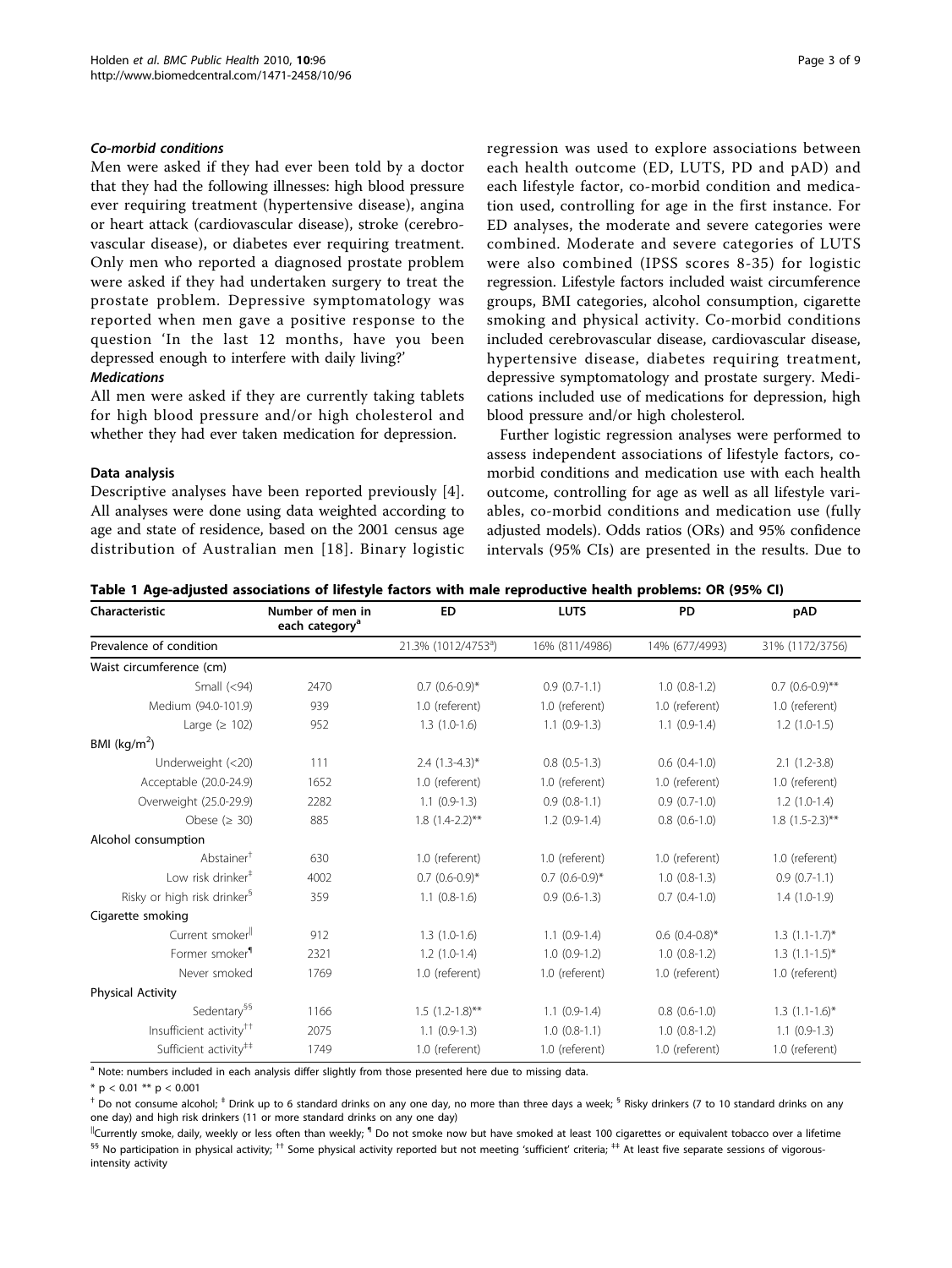<span id="page-3-0"></span>multiple comparisons  $p < 0.01$  was used as the criterion for statistical significance. Logistic regression analyses were performed using Stata 8.0 (Stata Corporation, College Station, Texas).

#### Results

# Association of lifestyle factors with male reproductive health disorders

# Waist Circumference

When controlling for age only, men with a waist circumference of < 94 cm were significantly less likely to report erectile problems (ED) and perceived androgen deficiency (pAD) while those with a large waist circumference (>102 cm) had a higher likelihood of ED compared to men in the medium waist circumference category but this did not reach statistical significance (Table [1\)](#page-2-0). When each outcome variable was adjusted for all lifestyle factors, co-morbid diseases and medication use (Figure 1), the strength of the association between large waist circumference and ED was reduced. Waist

circumference was not associated with either LUTS or prostate disease.

## Body Mass Index (BMI)

Underweight men were more likely to report erectile problems (ED) and pAD in age-adjusted and fully adjusted models. Obesity was positively associated with ED and pAD in age-adjusted analyses (Table [1](#page-2-0)) but in fully adjusted models obesity was not significantly associated with any reproductive health disorders (Figure 1).

## Alcohol consumption

Moderate alcohol consumption was associated with lower risk of ED and LUTS when controlling for age (Table [1](#page-2-0)) but these associations were attenuated in the fully adjusted models and the confidence intervals included the null value (Figure 1).

Excessive alcohol consumption as defined by high risk drinking behaviour was not significantly associated with any reproductive health disorder compared to the abstaining group (Table [1](#page-2-0) & Figure 1).



of male reproductive health disorders with a range of lifestyle factors and biomedical determinants in middle-aged and older Australian men. Each model controls for age, waist circumference, BMI, smoking, alcohol consumption, physical activity, co-morbid disease and medication use for high blood pressure, high cholesterol and depression. Adjusted ORs and 95% CIs are presented.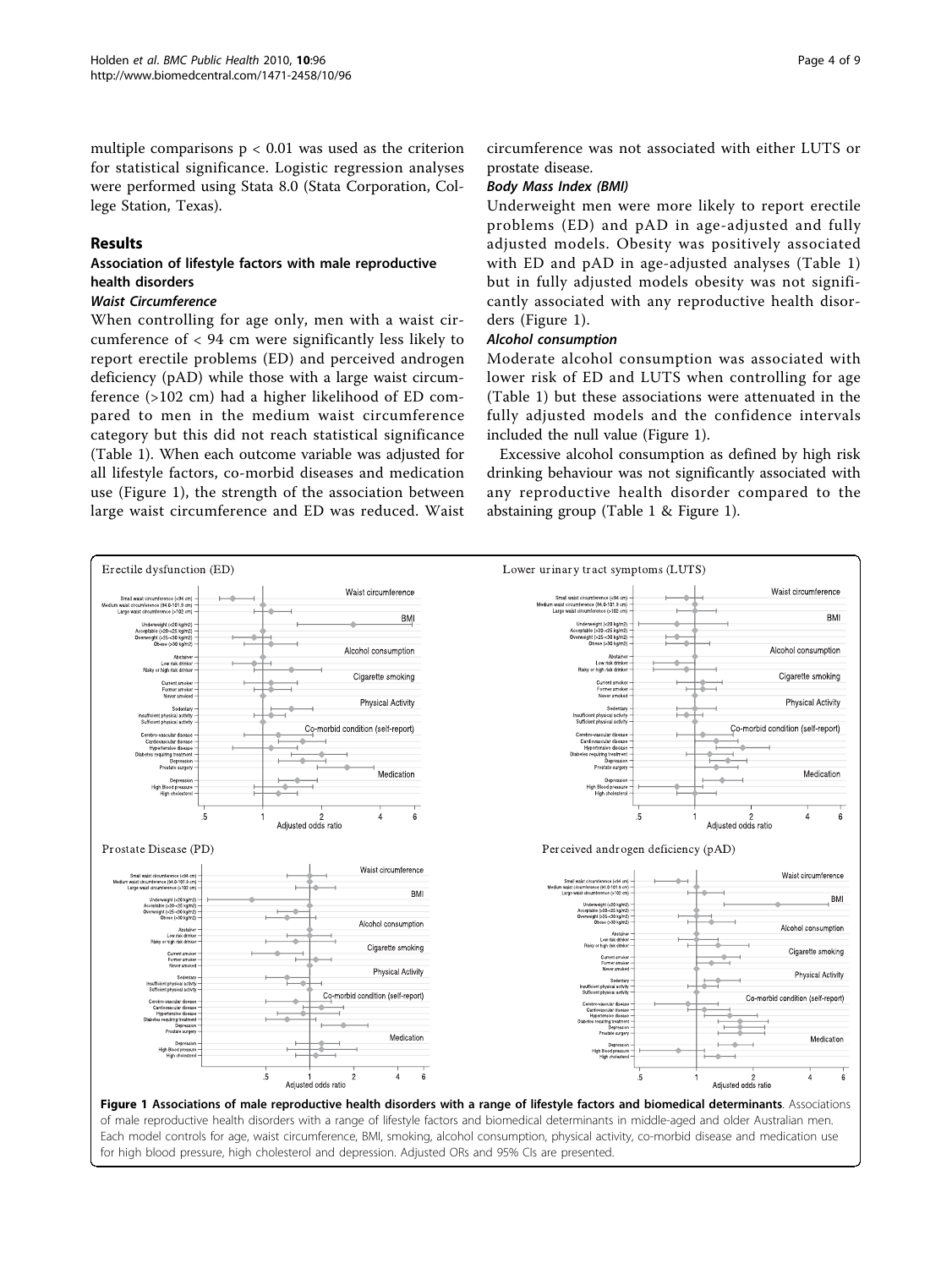#### Smoking

Adjusting for age, smoking (either current or former) showed no significant association with ED or LUTS (Table [1\)](#page-2-0). However, both current and former smokers had a modestly increased likelihood of reporting pAD, although in the fully adjusted model the confidence intervals included the null value. Current smokers were less likely than 'never smokers' to report PD in both the age-adjusted and fully adjusted models (Table [1](#page-2-0) & Figure [1](#page-3-0)).

#### Physical Activity

Compared to men with sufficient levels of physical activity, sedentary men had a higher risk of ED and pAD. An upper confidence limit of 1.0 for the reduced likelihood of sedentary men reporting PD suggests the evidence for this association is weak (Table [1](#page-2-0) & Figure [1](#page-3-0)). The 'insufficient physical activity' category did not show associations with male reproductive health problems (Figure [1](#page-3-0)).

## Association of co-morbid conditions and medication use with male reproductive health disorders

After controlling for age, men with self-reported cerebrovascular disease, cardiovascular disease, hypertensive disease, diabetes and depressive symptomatology (in the last 12 months) were more likely to report ED, LUTS and pAD than men without these conditions, although the CI around the OR of 1.3 for pAD in men with cerebrovascular disease included the null value (Table 2). In general, the associations with these co-morbid conditions were stronger for ED, with several ORs greater than 2, than for the other male reproductive disorders. After controlling for all other factors diabetes remained associated with ED and pAD and associations between cardiovascular disease and ED persisted (Figure [1\)](#page-3-0).

The age-adjusted associations between self-reported depressive symptomatology and all reproductive health disorders (Table 2) persisted in the fully adjusted models (Figure [1\)](#page-3-0). The associations between depression medication and reproductive health conditions were similar to those for self-reported depressive symptomatology.

While self-reported hypertensive disease was associated with LUTS, and pAD in fully adjusted models, medication use for high blood pressure was not associated with any reproductive health disorder (Figure [1](#page-3-0)). With the exception of depressive symptomatology, the reporting of co-morbid conditions and use of the medications we studied were not significantly associated with PD (Figure [1\)](#page-3-0).

Prostate surgery was associated with ED and pAD, in both age-adjusted (Table 2) and fully adjusted models (Figure [1\)](#page-3-0).

#### **Discussion**

With a wide-ranging approach that considers male reproductive health as a whole, this large, cross-sectional and population-based study provides a more complete picture than previous studies of the associations between lifestyle and clinical factors and male reproductive health disorders, notably ED, LUTS, prostate disease (PD) and symptoms of perceived androgen deficiency (pAD). As the first ever national stratified random sample survey of older men, it has provided information on male reproductive health and associated factors that is more robust and generalisable than that from previous smaller clinical cohorts or even large population based studies confined to single cities or regions. The study highlights relationships between a range of reproductive health disorders and general health issues in men that would not be evident when viewing reproductive health problems in isolation.

Associations between ED and lifestyle risk factors similar to those for cardiovascular disease (such as waist

| Characteristic                    | Number of men                                         | <b>ED</b>            | <b>LUTS</b>        | <b>PD</b>            | pAD                  |
|-----------------------------------|-------------------------------------------------------|----------------------|--------------------|----------------------|----------------------|
|                                   | with the condition/<br>taking medication <sup>a</sup> |                      |                    |                      |                      |
| Co-morbid condition (self-report) |                                                       |                      |                    |                      |                      |
| Cerebrovascular disease           | 177                                                   | $2.1(1.5-3.0)^{*}$   | $1.5(1.1-2.1)^{*}$ | $1.0(0.7-1.4)$       | $1.3(0.9-1.9)$       |
| Cardiovascular disease            | 559                                                   | $2.0$ $(1.6-2.5)$ ** | $1.4(1.2-1.7)$ **  | $1.2(1.0-1.4)$       | $1.5$ $(1.2-1.8)$ ** |
| Hypertensive disease              | 1294                                                  | $1.6$ $(1.3-1.8)$ ** | $1.5(1.3-1.7)$ **  | $1.1(1.0-1.4)$       | $1.5(1.3-1.8)$ **    |
| Diabetes requiring treatment      | 345                                                   | $2.8$ (2.1-3.7)**    | $1.4(1.1-1.8)$ *   | $0.8(0.7-1.1)$       | $2.2$ (1.7-2.8)**    |
| Depressive symptomatology         | 640                                                   | $1.8(1.4-2.3)$ **    | $1.7(1.4-2.1)$ **  | $1.6$ $(1.2-2.1)$ ** | $2.1$ $(1.7-2.7)$ ** |
| Prostate surgery                  | 303                                                   | $3.0$ (2.3-4.0)**    | $1.3(1.0-1.7)$     |                      | $1.8(1.4-2.3)$ **    |
| Medication                        |                                                       |                      |                    |                      |                      |
| Depression                        | 706                                                   | $1.9(1.5-2.3)$ **    | $1.7(1.4-2.1)$ **  | $1.5(1.2-1.8)$ **    | $2.1(1.7-2.5)$ **    |
| High Blood pressure               | 1218                                                  | $1.7(1.5-2.0)$ **    | $1.3(1.1-1.5)^*$   | $1.2(1.0-1.5)$       | $1.4(1.2-1.6)$ **    |
| High cholesterol                  | 857                                                   | $1.8(1.5-2.1)$ **    | $1.3(1.1-1.5)^{*}$ | $1.2(1.0-1.5)$       | $1.6$ $(1.4-1.9)$ ** |

Table 2 Age-adjusted associations of biomedical factors with male reproductive health problems: OR (95% CI)

<sup>a</sup> Note: numbers included in each analysis differ slightly from those presented here due to missing data.

 $*$  p < 0.01  $**$  p < 0.001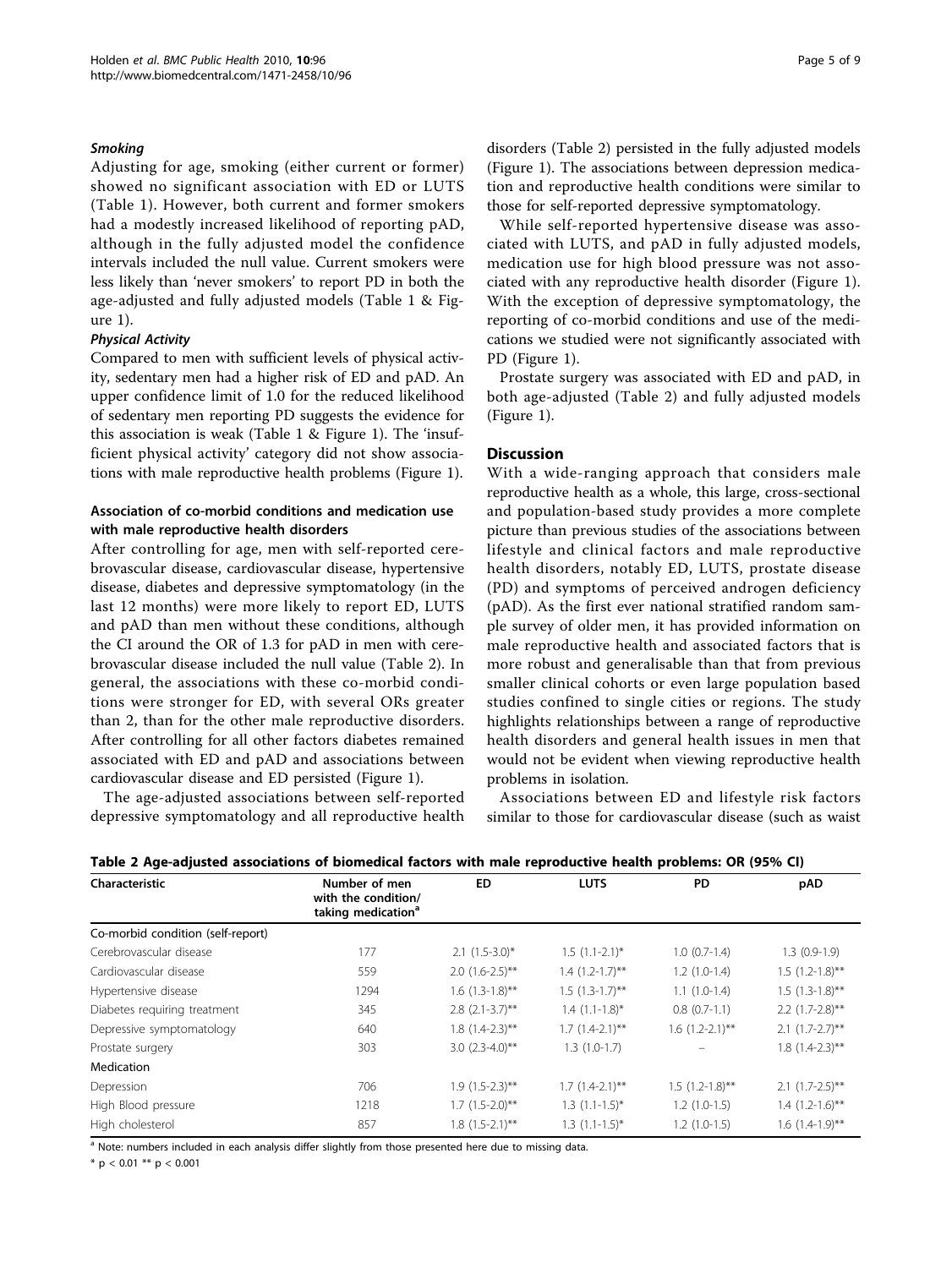circumference and physical activity) were confirmed in our study. Such associations also extended to other reproductive health disorders, with multivariate logistic regression analysis revealing that a sedentary lifestyle was also an independent risk factor for pAD. The relationship between physical inactivity and lower risk of PD was not explained by adjustment for other lifestyle factors and co-morbid conditions, such as via a relationship between obesity and lowered blood testosterone concentrations, and remains enigmatic [[19\]](#page-7-0). In contrast to previous studies [[7,20,21](#page-7-0)], the effects of obesity on reproductive health were diminished when adjusted for other lifestyle and co-morbid conditions, suggesting that other factors are confounding this effect. Sedentary lifestyle may be the predetermining factor, irrespective of obesity whereas previous studies have suggested that increased physical activity is associated with less adverse male reproductive health, including erectile dysfunction [[22\]](#page-7-0), prostate disease and lower urinary tract symptoms [[19\]](#page-7-0). In contrast to our findings, obesity has been linked with more frequent benign [[23\]](#page-7-0) and malignant prostate disease [\[24,25](#page-7-0)].

Another interesting observation is the higher likelihood of adverse reproductive health status with being underweight (BMI < 20 kg/m<sup>2</sup>), although in our study this represents a small group of men. This may be attributable to lower weight as a consequence of serious underlying disease and/or possibly a reduced blood testosterone as suggested by an unanticipated protective role for prostate disease. Cheng et al [[26\]](#page-7-0) also identified a U-shaped relationship between BMI and ED with underweight men having a higher risk than men of normal weight but this was only evident in men who did not exercise. The novel associations of underweight and sedentary lifestyle with increased risks of ED and of pAD and a reduced risk of prostate disease warrant further analysis.

Smoking was associated with reduced risk of PD which is consistent with several reports that smokers have fewer operations for benign prostatic hyperplasia (BPH) or report fewer symptoms of BPH [[1](#page-6-0),[27\]](#page-7-0). Whether this is related to a genuine underlying biological mechanism such as that mediated by alteration in sex hormone metabolism in smokers [[28\]](#page-7-0), although others have found no association [[29](#page-7-0)], or whether it reflects indirectly the operation of other unrecognised health factors influencing both smoking status and PD, remains to be clarified. In contrast, evidence to suggest that smoking [[20,30](#page-7-0)] and alcohol consumption [[8](#page-7-0)] increase the risk of ED were not confirmed in this study. Alcohol consumption appears to have no independent effect on the range of reproductive health disorders examined in this study.

The strong association between ED and cardiovascular disease and diabetes supports several previous studies suggesting that common mechanisms exist between reproductive problems and concurrent disease [[3,31-33](#page-7-0)]. Associations with cerebrovascular disease and hypertensive disease identified in age-adjusted analyses have been shown in other studies [[3](#page-7-0),[20](#page-7-0)], although in our study these associations were reduced in multivariate analysis. Similarly, strong associations between LUTS and cardiovascular disease and treatment of hypertension have been demonstrated [[34](#page-7-0)]. These associations again highlight that reproductive health problems co-exist, or may be considered as clinical markers, with other co-morbid disease. This study supports suggestions that assessment of erectile function in middle-aged and older men may provide a useful indicator to modify lifestyle factors and reduce the risk of other life-threatening conditions [[10,35,36](#page-7-0)].

One striking finding in this study is the similarity of odds ratios for ED and pAD across virtually all variables. The risk factor similarities are difficult to explain in biological terms as low blood testosterone levels are an uncommon primary cause of erectile failure but the lack of libido may be confused with ED [[37](#page-7-0)]. Participants may report suffering from perceived androgen deficiency when confused with non-specific feelings of poorer health and/or confusion of declining sexual function with symptoms of androgen deficiency [[4\]](#page-7-0). There are acknowledged difficulties with measuring androgen deficiency in a study of this type and instruments are known to have low specificity [[38](#page-7-0)]. If an interpretation of poorer health and/or declining sexual function is applied, then the risk factor associations identified can be more clearly explained. It is well known that chronic diseases in general, including most common co-morbid conditions associated with ageing, have a non-specific effect to lower blood testosterone concentrations [[39,40](#page-7-0)]. The observation also suggests that middle-aged Australian men in this study may identify androgen deficiency as synonymous with erectile failure. At the time the study was done there had been little legitimate effort to raise the awareness of the public (and medical profession) about low testosterone and the symptoms or circumstances that should raise concern. The observed semantic and biological confusion indicates that community education is important both to clarify men's understanding of their healthy ageing as well as to stem the tide of androgen over-prescribing which is escalating in some countries [[41](#page-7-0)].

An important novel observation from this study is the strong association between depressive symptomatology and all reproductive health disorders assessed, which persisted when all other risk factors (age, lifestyle and biomedical determinants) were taken into consideration. While studies have demonstrated associations between ED and depression previously [[42](#page-7-0),[43\]](#page-7-0), this is the first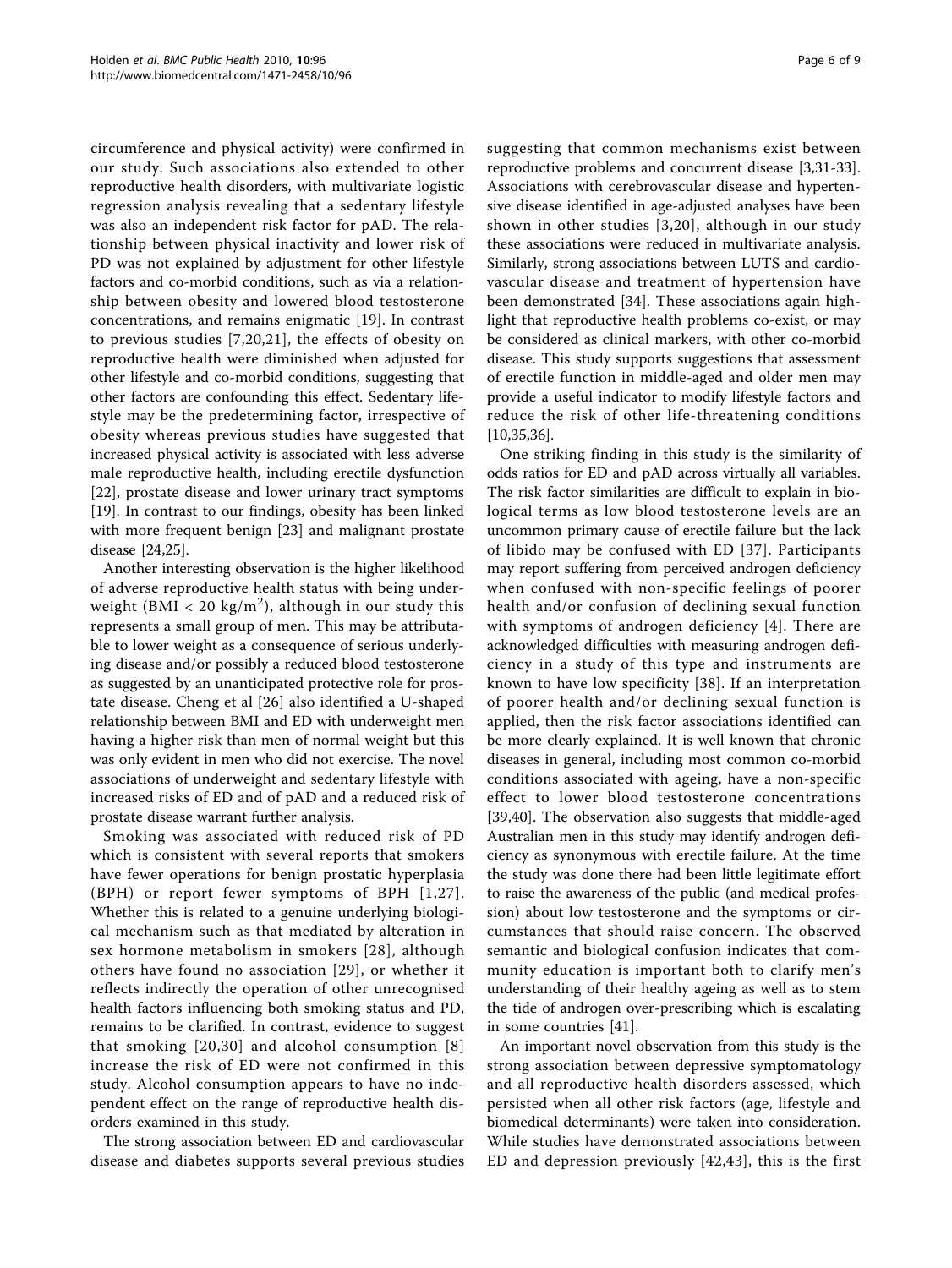<span id="page-6-0"></span>study to demonstrate the strong association with all reproductive health disorders examined in the one sample population. This observation highlights the effect of reproductive health problems on quality of life, as potentially manifest by psychosocial factors.

The findings from this study are not unique to Australian men as evidenced by studies from a range of other populations and clinical cohorts in different settings, where various aspects of our findings have been reported [[7,44](#page-7-0)-[47](#page-7-0)]. As for any observational study, the associations identified cannot confer causality or affirm its direction (if any), and the role of unmeasured confounding may be influencing these effects. Nevertheless the consistency of association between lifestyle and biomedical factors over a wide range of male reproductive health disorders suggests a definite underlying pattern for which only more complex longitudinal and interventional studies can fully define. This study therefore highlights the importance of longitudinal and/or interventional studies to determine the causality of potential risk factors and identify possible preventative measures to retard or reverse disease progression.

Similarly, the present observational study suggests that maintaining general health with beneficial lifestyle behaviours that are more often associated with other comorbid disease, such as physical activity, may confer benefits for reproductive health of middle-aged and older men, a concept that warrants further direct study. Physical activity appears to confer benefits in sexual function among older men, with physically active older people reporting higher rates of sexual activity and sexual satisfaction than their less active counterparts [[48](#page-7-0)]. Similarly, studies suggest that physically active older adults report lower rates of depressive illness [\[49](#page-7-0),[50](#page-8-0)]. If the direction of causality in the associations identified in this study were verified, such as via interventional or longitudinal studies, the interaction of physical activity, reproductive health and depression could be further investigated as such associations may provide the basis of education campaigns that benefit many aspects of health and well-being in the middle-aged and older population.

## Conclusions

The study highlights that reproductive health should not be considered in isolation from general health in middle-aged and older men. If opportunities to identify reproductive health disorders are being missed [[4-6](#page-7-0)], the risk of more life-threatening conditions may also be left undetected. Identification of modifiable risk factors that contribute to chronic disease but also to a possible decline in reproductive health with age will be essential for the development of appropriate preventative strategies and will better inform health policy development

and service provision for the progressively ageing population. Education for both the community and the professions is imperative to ensure that middle-aged and older men know when to seek treatment for reproductive health problems and receive appropriate management when accessing health services. Finally, the strong association with cardiovascular disease and depression (depressive symptomatology and medication use) for a range of reproductive health disorders highlights the importance of including male reproductive health as both a sentinel marker and an outcome in other chronic disease studies.

#### Acknowledgements

The financial support of the Andrology Australia program by the Australian Government Department of Health and Ageing is acknowledged by the authors. The authors also wish to acknowledge the assistance of the Hunter Valley Research Foundation, NSW in survey administration, data collection and statistical data analysis. Statistical analysis and advice from Mr Paul Agius (Australian Research Centre in Sex, Health and Society, La Trobe University, Vic) and A/Prof Damien Jolley (Monash Institute of Health Services Research, Vic) is also gratefully acknowledged together with the constructive criticism of this manuscript by Dr Megan Cock. The authors thank Dr Veronica Collins (Andrology Australia) for help with editing the manuscript. The Centre for Clinical Effectiveness, Monash Institute of Health Services Research is also acknowledged for their assistance in the identification of population-based studies and validated tools for the survey instrument. Finally, the authors wish to thank the men who participated in the MATeS study.

#### Role of the Sponsor

The Australian Government Department of Health and Ageing had no role in the design and conduct of the study, in the collection, analysis, interpretation of the data, or in the preparation, review or approval of the manuscript.

#### Author details

<sup>1</sup> Andrology Australia, Monash Institute of Medical Research, Monash University, Melbourne, Victoria, Australia. <sup>2</sup>Prince Henry's Institute, Melbourne Victoria, Australia. <sup>3</sup>Australian Research Centre in Sex, Health and Society, La Trobe University, Victoria, Australia. <sup>4</sup>Centre for Education & Research on Ageing and School of Public Health, University of Sydney, Sydney, NSW, Australia. <sup>5</sup> Department of Medicine, University of Adelaide, Adelaide, SA, Australia. <sup>6</sup> Formerly: Department of Human Services, Victoria, Australia.<br><sup>7</sup> Monash Institute of Medical Besearch, Monash University, Melbourne  $^7$ Monash Institute of Medical Research, Monash University, Melbourne, Victoria, Australia. <sup>8</sup>Department of Andrology, Concord Hospital, ANZAC Research Institute, University of Sydney, Sydney, NSW, Australia.

#### Authors' contributions

All authors contributed to study design; survey development, checking and analysing data; and took part in interpretation of findings and drafting and preparation of the manuscript. CAH had full access to all of the data in the study and takes responsibility for the integrity of the data and the accuracy of the data analysis. JPE performed logistic regression analysis. All authors have read and approved the final manuscript.

#### Competing interests

The authors declare that they have no competing interests.

#### Received: 3 December 2009

Accepted: 24 February 2010 Published: 24 February 2010

#### References

- 1. Meigs JB, Mohr B, Barry MJ, Collins MM, McKinlay JB: [Risk factors for](http://www.ncbi.nlm.nih.gov/pubmed/11520654?dopt=Abstract) [clinical benign prostatic hyperplasia in a community-based population](http://www.ncbi.nlm.nih.gov/pubmed/11520654?dopt=Abstract) [of healthy aging men.](http://www.ncbi.nlm.nih.gov/pubmed/11520654?dopt=Abstract) J Clin Epidemiol 2001, 54:935-944.
- 2. Haidinger G, Temml C, Schatzl G, Brossner C, Roehlich M, Schmidbauer CP, Madersbacher S: [Risk factors for lower urinary tract symptoms in elderly](http://www.ncbi.nlm.nih.gov/pubmed/10765071?dopt=Abstract)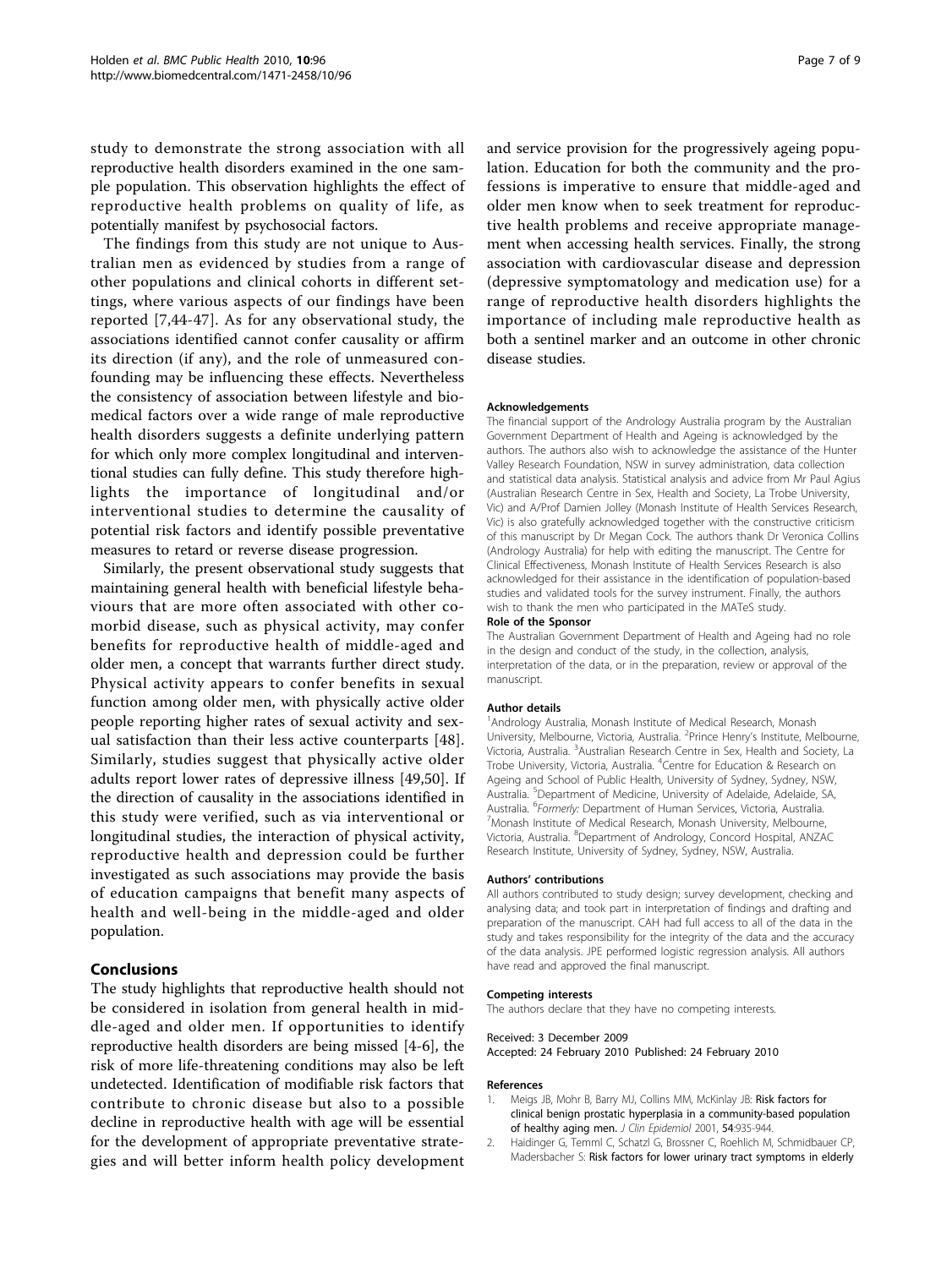<span id="page-7-0"></span>[men. For the Prostate Study Group of the Austrian Society of Urology.](http://www.ncbi.nlm.nih.gov/pubmed/10765071?dopt=Abstract) Eur Urol 2000, 37:413-420.

- Chew K, Bremner A, Jamrozik K, Earle C, Stuckey B: [Male erectile](http://www.ncbi.nlm.nih.gov/pubmed/18194189?dopt=Abstract) [dysfunction and cardiovascular disease: is there an intimate nexus?.](http://www.ncbi.nlm.nih.gov/pubmed/18194189?dopt=Abstract) J Sex Med 2008, 5:928-934.
- 4. Holden CA, McLachlan RI, Pitts M, Cumming R, Wittert G, Agius PA, Handelsman DJ, de Kretser DM: [Men in Australia Telephone Survey](http://www.ncbi.nlm.nih.gov/pubmed/16023512?dopt=Abstract) [\(MATeS\): a national survey of the reproductive health and concerns of](http://www.ncbi.nlm.nih.gov/pubmed/16023512?dopt=Abstract) [middle-aged and older Australian men.](http://www.ncbi.nlm.nih.gov/pubmed/16023512?dopt=Abstract) Lancet 2005, 366:218-224.
- 5. Rosen RC, Fisher WA, Eardley I, Niederberger C, Nadel A, Sand M: [The](http://www.ncbi.nlm.nih.gov/pubmed/15171225?dopt=Abstract) multinational Men'[s Attitudes to Life Events and Sexuality \(MALES\)](http://www.ncbi.nlm.nih.gov/pubmed/15171225?dopt=Abstract) [study: I. Prevalence of erectile dysfunction and related health concerns](http://www.ncbi.nlm.nih.gov/pubmed/15171225?dopt=Abstract) [in the general population.](http://www.ncbi.nlm.nih.gov/pubmed/15171225?dopt=Abstract) Curr Med Res Opin 2004, 20:607-617.
- Baldwin K, Ginsberg P, Harkaway RC: [Under-reporting of erectile](http://www.ncbi.nlm.nih.gov/pubmed/12789385?dopt=Abstract) [dysfunction among men with unrelated urologic conditions.](http://www.ncbi.nlm.nih.gov/pubmed/12789385?dopt=Abstract) Int J Impot Res 2003, 15:87-89.
- 7. Feldman HA, Johannes CB, Derby CA, Kleinman KP, Mohr BA, Araujo AB, McKinlay JB: [Erectile dysfunction and coronary risk factors: prospective](http://www.ncbi.nlm.nih.gov/pubmed/10731462?dopt=Abstract) [results from the Massachusetts male aging study.](http://www.ncbi.nlm.nih.gov/pubmed/10731462?dopt=Abstract) Prev Med 2000, 30:328-338.
- Bacon CG, Mittleman MA, Kawachi I, Giovannucci E, Glasser DB, Rimm EB: [Sexual function in men older than 50 years of age: results from the](http://www.ncbi.nlm.nih.gov/pubmed/12899583?dopt=Abstract) [health professionals follow-up study.](http://www.ncbi.nlm.nih.gov/pubmed/12899583?dopt=Abstract) Ann Intern Med 2003, 139:161-168.
- 9. Schwartz BG, Kloner RA: [How to save a life during a clinic visit for erectile](http://www.ncbi.nlm.nih.gov/pubmed/19693019?dopt=Abstract) [dysfunction by modifying cardiovascular risk factors.](http://www.ncbi.nlm.nih.gov/pubmed/19693019?dopt=Abstract) Int J Impot Res 2009, 21:327-335.
- 10. Esposito K, Ciotola M, Giugliano F, Maiorino MI, Autorino R, De Sio M, Giugliano G, Nicoletti G, D'Andrea F, Giugliano D: [Effects of intensive](http://www.ncbi.nlm.nih.gov/pubmed/19170853?dopt=Abstract) [lifestyle changes on erectile dysfunction in men.](http://www.ncbi.nlm.nih.gov/pubmed/19170853?dopt=Abstract) J Sex Med 2009, 6:243-250.
- 11. Derby CA, Araujo AB, Johannes CB, Feldman HA, McKinlay JB: [Measurement of erectile dysfunction in population-based studies: the](http://www.ncbi.nlm.nih.gov/pubmed/11079360?dopt=Abstract) [use of a single question self-assessment in the Massachusetts Male](http://www.ncbi.nlm.nih.gov/pubmed/11079360?dopt=Abstract) [Aging Study.](http://www.ncbi.nlm.nih.gov/pubmed/11079360?dopt=Abstract) Int J Impot Res 2000, 12:197-204.
- 12. Barry MJ, Fowler FJ Jr, O'Leary MP, Bruskewitz RC, Holtgrewe HL, Mebust WK, Cockett AT: [The American Urological Association symptom](http://www.ncbi.nlm.nih.gov/pubmed/1279218?dopt=Abstract) [index for benign prostatic hyperplasia. The Measurement Committee of](http://www.ncbi.nlm.nih.gov/pubmed/1279218?dopt=Abstract) [the American Urological Association.](http://www.ncbi.nlm.nih.gov/pubmed/1279218?dopt=Abstract) J Urol 1992, 148:1549-1557.
- 13. Rimm EB, Stampfer MJ, Colditz GA, Chute CG, Litin LB, Willett WC: [Validity](http://www.ncbi.nlm.nih.gov/pubmed/2090285?dopt=Abstract) [of self-reported waist and hip circumferences in men and women.](http://www.ncbi.nlm.nih.gov/pubmed/2090285?dopt=Abstract) Epidemiology 1990, 1:466-473.
- 14. Lean ME, Han TS, Morrison CE: [Waist circumference as a measure for](http://www.ncbi.nlm.nih.gov/pubmed/7613427?dopt=Abstract) [indicating need for weight management.](http://www.ncbi.nlm.nih.gov/pubmed/7613427?dopt=Abstract) BMJ 1995, 311:158-161.
- 15. Australian Institute of Health and Welfare (AIHW): Indicators of health risk factors: the AIHW view. Canberra, Australia: AIHW 2003, AIHW Cat No. PHE 47.
- 16. Australian National Health and Medical Research Council (NHMRC): Australian alcohol guidelines: health risks and benefits. Canberra, Australia: NHMRC 2001.
- 17. Commonwealth Department of Health and Aged Care (DHAC): National physical activity guidelines for Australians. Canberra, Australia: DHAC 1999.
- 18. Australian Bureau of Statistics (ABS): Population by age and sex, 2001 Census Edition. Canberra, Australia: ABS 2003, ABS Cat No. 3201.0.
- Parsons JK, Kashefi C: [Physical activity, benign prostatic hyperplasia, and](http://www.ncbi.nlm.nih.gov/pubmed/18358592?dopt=Abstract) [lower urinary tract symptoms.](http://www.ncbi.nlm.nih.gov/pubmed/18358592?dopt=Abstract) Eur Urol 2008, 53:1228-1235.
- 20. Pinnock CB, Stapleton AM, Marshall VR: [Erectile dysfunction in the](http://www.ncbi.nlm.nih.gov/pubmed/10590723?dopt=Abstract) [community: a prevalence study.](http://www.ncbi.nlm.nih.gov/pubmed/10590723?dopt=Abstract) Med J Aust 1999, 171:353-357.
- 21. Derby CA, Mohr BA, Goldstein I, Feldman HA, Johannes CB, McKinlay JB: [Modifiable risk factors and erectile dysfunction: can lifestyle changes](http://www.ncbi.nlm.nih.gov/pubmed/10925098?dopt=Abstract) [modify risk?.](http://www.ncbi.nlm.nih.gov/pubmed/10925098?dopt=Abstract) Urology 2000, 56:302-306.
- 22. Bacon CG, Mittleman MA, Kawachi I, Giovannucci E, Glasser DB, Rimm EB: [A](http://www.ncbi.nlm.nih.gov/pubmed/16753404?dopt=Abstract) [prospective study of risk factors for erectile dysfunction.](http://www.ncbi.nlm.nih.gov/pubmed/16753404?dopt=Abstract) J Urol 2006, 176:217-221.
- 23. Parsons JK: [Modifiable risk factors for benign prostatic hyperplasia and](http://www.ncbi.nlm.nih.gov/pubmed/17561143?dopt=Abstract) [lower urinary tract symptoms: new approaches to old problems.](http://www.ncbi.nlm.nih.gov/pubmed/17561143?dopt=Abstract) J Urol 2007, 178:395-401.
- 24. Irani J, Lefebvre O, Murat F, Dahmani L, Dore B: [Obesity in relation to](http://www.ncbi.nlm.nih.gov/pubmed/12656898?dopt=Abstract) [prostate cancer risk: comparison with a population having benign](http://www.ncbi.nlm.nih.gov/pubmed/12656898?dopt=Abstract) [prostatic hyperplasia.](http://www.ncbi.nlm.nih.gov/pubmed/12656898?dopt=Abstract) BJU Int 2003, 91:482-484.
- 25. Freedland SJ, Aronson WJ: [Obesity and prostate cancer.](http://www.ncbi.nlm.nih.gov/pubmed/15780350?dopt=Abstract) *Urology* 2005. 65:433-439.
- 26. Cheng JYW, Ng EML: Body mass index, physical activity and erectile dysfunction: an U-shaped relationship from population-based study. Int J Obes 2007, 31:1571-1578.
- 27. Morrison AS: [Risk factors for surgery for prostatic hypertrophy.](http://www.ncbi.nlm.nih.gov/pubmed/1375808?dopt=Abstract) Am J Epidemiol 1992, 135:974-980.
- 28. Barrett-Connor E, Khaw KT: [Cigarette smoking and increased endogenous](http://www.ncbi.nlm.nih.gov/pubmed/3605047?dopt=Abstract) [estrogen levels in men.](http://www.ncbi.nlm.nih.gov/pubmed/3605047?dopt=Abstract) Am J Epidemiol 1987, 126:187-192.
- 29. Harman SM, Metter EJ, Tobin JD, Pearson J, Blackman MR: [Longitudinal](http://www.ncbi.nlm.nih.gov/pubmed/11158037?dopt=Abstract) [effects of aging on serum total and free testosterone levels in healthy](http://www.ncbi.nlm.nih.gov/pubmed/11158037?dopt=Abstract) [men. Baltimore Longitudinal Study of Aging.](http://www.ncbi.nlm.nih.gov/pubmed/11158037?dopt=Abstract) J Clin Endocrinol Metab 2001, 86:724-731.
- 30. Chew KK, Bremner A, Stuckey B, Earle C, Jamrozik K: [Is the relationship](http://www.ncbi.nlm.nih.gov/pubmed/18761596?dopt=Abstract) [between cigarette smoking and male erectile dysfunction independent](http://www.ncbi.nlm.nih.gov/pubmed/18761596?dopt=Abstract) [of cardiovascular disease? Findings from a population-based cross](http://www.ncbi.nlm.nih.gov/pubmed/18761596?dopt=Abstract)[sectional study.](http://www.ncbi.nlm.nih.gov/pubmed/18761596?dopt=Abstract) J Sex Med 2009, 6:222-231.
- 31. Rosen R, Wing R, Schneider S, Gendrano N: [Epidemiology of erectile](http://www.ncbi.nlm.nih.gov/pubmed/16291033?dopt=Abstract) [dysfunction: the role of medical comorbidities and lifestyle factors.](http://www.ncbi.nlm.nih.gov/pubmed/16291033?dopt=Abstract) Urol Clin North Am 2005, 32:403-417.
- 32. Chu N, Edelman S: [Erectile dysfunction and diabetes.](http://www.ncbi.nlm.nih.gov/pubmed/12643124?dopt=Abstract) Curr Diab Rep 2002, 2:60-66.
- 33. Vinik AI, Maser RE, Mitchell BD, Freeman R: [Diabetic autonomic](http://www.ncbi.nlm.nih.gov/pubmed/12716821?dopt=Abstract) [neuropathy.](http://www.ncbi.nlm.nih.gov/pubmed/12716821?dopt=Abstract) Diabetes Care 2003, 26:1553-1579.
- 34. Klein BE, Klein R, Lee KE, Bruskewitz RC: [Correlates of urinary symptom](http://www.ncbi.nlm.nih.gov/pubmed/10553401?dopt=Abstract) [scores in men.](http://www.ncbi.nlm.nih.gov/pubmed/10553401?dopt=Abstract) Am J Public Health 1999, 89:1745-1748.
- 35. Seftel AD, Sun P, Swindle R: [The prevalence of hypertension,](http://www.ncbi.nlm.nih.gov/pubmed/15126817?dopt=Abstract) [hyperlipidemia, diabetes mellitus and depression in men with erectile](http://www.ncbi.nlm.nih.gov/pubmed/15126817?dopt=Abstract) [dysfunction.](http://www.ncbi.nlm.nih.gov/pubmed/15126817?dopt=Abstract) J Urol 2004, 171:2341-2345.
- 36. Thompson I, Tangen C, Goodman P, Probstfield J, Moinpour C, Coltman C: [Erectile dysfunction and subsequent cardiovascular disease.](http://www.ncbi.nlm.nih.gov/pubmed/16414947?dopt=Abstract) JAMA 2005, 294:2996-3002.
- 37. Soran H, Wu FC: [Endocrine causes of erectile dysfunction.](http://www.ncbi.nlm.nih.gov/pubmed/16236061?dopt=Abstract) Int J Androl 2005, 28(Suppl 2):28-34.
- 38. Morley JE, Perry HM, Kevorkian RT, Patrick P: [Comparison of screening](http://www.ncbi.nlm.nih.gov/pubmed/16140484?dopt=Abstract) [questionnaires for the diagnosis of hypogonadism.](http://www.ncbi.nlm.nih.gov/pubmed/16140484?dopt=Abstract) Maturitas 2006, 53:424-429.
- 39. Gray A, Feldman HA, McKinlay JB, Longcope C: [Age, disease, and](http://www.ncbi.nlm.nih.gov/pubmed/1719016?dopt=Abstract) [changing sex hormone levels in middle-aged men: results of the](http://www.ncbi.nlm.nih.gov/pubmed/1719016?dopt=Abstract) [Massachusetts Male Aging Study.](http://www.ncbi.nlm.nih.gov/pubmed/1719016?dopt=Abstract) J Clin Endocrinol Metab 1991, 73:1016-1025.
- 40. Handelsman DJ: Testicular dysfunction in systemic diseases. Andrology: Male Reproductive Health and Dysfunction Berlin: Springer-VerlagNieschlag E, Behre H , 2 2001, 241-251.
- 41. Handelsman D: [Trends and regional differences in testosterone](http://www.ncbi.nlm.nih.gov/pubmed/15487956?dopt=Abstract) [prescribing in Australia: 1991-2001.](http://www.ncbi.nlm.nih.gov/pubmed/15487956?dopt=Abstract) Med J Aust 2004, 181:419-422.
- 42. Araujo AB, Johannes CB, Feldman HA, Derby CA, McKinlay JB: [Relation](http://www.ncbi.nlm.nih.gov/pubmed/10997543?dopt=Abstract) [between psychosocial risk factors and incident erectile dysfunction:](http://www.ncbi.nlm.nih.gov/pubmed/10997543?dopt=Abstract) [prospective results from the Massachusetts Male Aging Study.](http://www.ncbi.nlm.nih.gov/pubmed/10997543?dopt=Abstract) Am J Epidemiol 2000, 152:533-541.
- 43. Korfage IJ, Pluijm S, Roobol M, Dohle GR, Schroder FH, Essink-Bot ML: [Erectile dysfunction and mental health in a general population of older](http://www.ncbi.nlm.nih.gov/pubmed/19067789?dopt=Abstract) [men.](http://www.ncbi.nlm.nih.gov/pubmed/19067789?dopt=Abstract) J Sex Med 2009, 6:505-512.
- 44. El-Sakka Al: [Lower urinary tract symptoms in patients with erectile](http://www.ncbi.nlm.nih.gov/pubmed/16409228?dopt=Abstract) [dysfunction: analysis of risk factors.](http://www.ncbi.nlm.nih.gov/pubmed/16409228?dopt=Abstract) J Sex Med 2006, 3:144-149.
- 45. El-Sakka AI: [Association of risk factors and medical comorbidities with](http://www.ncbi.nlm.nih.gov/pubmed/17081221?dopt=Abstract) [male sexual dysfunctions.](http://www.ncbi.nlm.nih.gov/pubmed/17081221?dopt=Abstract) J Sex Med 2007, 4:1691-1700.
- 46. Khoo EM, Tan HM, Low WY: [Erectile dysfunction and comorbidities in](http://www.ncbi.nlm.nih.gov/pubmed/18761590?dopt=Abstract) [aging men: an urban cross-sectional study in Malaysia.](http://www.ncbi.nlm.nih.gov/pubmed/18761590?dopt=Abstract) J Sex Med 2008, 5:2925-2934.
- 47. Rhoden EL, Riedner CE, Fornari A, Fuchs SC, Ribeiro EP: [Evaluation of the](http://www.ncbi.nlm.nih.gov/pubmed/18564152?dopt=Abstract) [association between lower urinary tract symptoms and erectile](http://www.ncbi.nlm.nih.gov/pubmed/18564152?dopt=Abstract) [dysfunction, considering its multiple risk factors.](http://www.ncbi.nlm.nih.gov/pubmed/18564152?dopt=Abstract) J Sex Med 2008, 5:2662-2668.
- 48. Bortz WM, Wallace DH: [Physical fitness, aging, and sexuality.](http://www.ncbi.nlm.nih.gov/pubmed/10214104?dopt=Abstract) West J Med 1999, 170:167-169.
- 49. Kritz-Silverstein D, Barrett-Connor E, Corbeau C: [Cross-sectional and](http://www.ncbi.nlm.nih.gov/pubmed/11257068?dopt=Abstract) [prospective study of exercise and depressed mood in the elderly: the](http://www.ncbi.nlm.nih.gov/pubmed/11257068?dopt=Abstract) [Rancho Bernardo study.](http://www.ncbi.nlm.nih.gov/pubmed/11257068?dopt=Abstract) Am J Epidemiol 2001, 153:596-603.